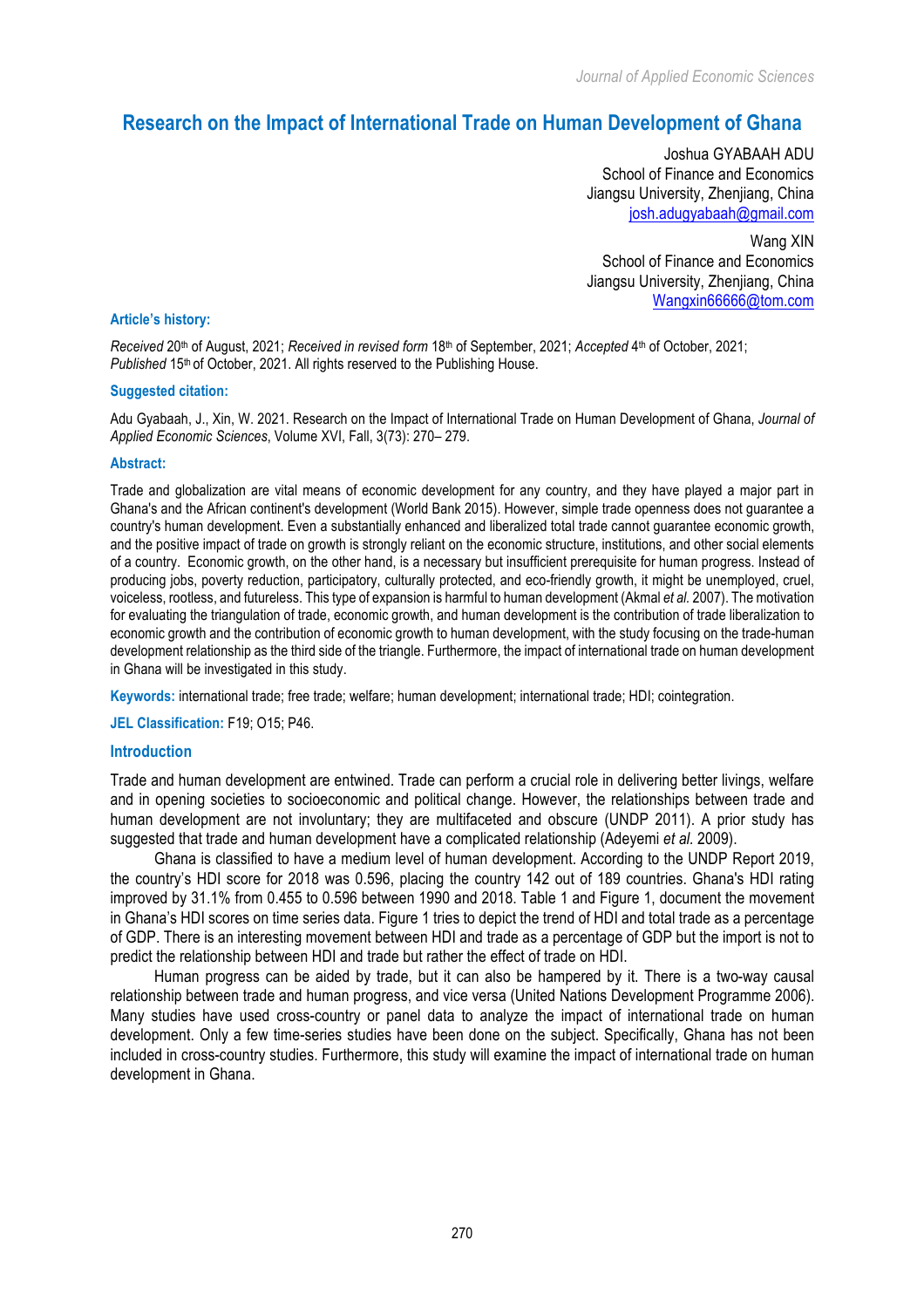| <b>HDI</b> rank | Ghana | Sub-Saharan Africa | <b>World</b> |
|-----------------|-------|--------------------|--------------|
| 1990            | 0.465 | 0.404              | 0.601        |
| 2000            | 0.494 | 0.426              | 0.644        |
| 2010            | 0.565 | 0.501              | 0.699        |
| 2014            | 0.590 | 0.530              | 0.720        |
| 2015            | 0.590 | 0.535              | 0.724        |
| 2017            | 0.602 | 0.542              | 0.732        |
| 2018            | 0.606 | 0.544              | 0.734        |

Table 1. Ghana HDI Rank vs SSA vs World



## **1. Literature Review**

## 1.1. The Concept of Trade and Human Development

Researchers have engaged in the never-ending research on the effect of trade on human development. It is evident that exchange enhances human development, but it is not clear-cut how. The literature has, over the period, described this relationship between human development and trade as multifaceted and obscure.

There has, however, been evidence of conclusions that commerce has a good impact on human growth. The following works examine for the first time the effect of "aggregate and disaggregate" trade on human development in Pakistan, using annual time series data from 1981 to 2014 (Jawaid and Waheed 2017). This longterm relationship between human development and business was examined using the co-integration test. The first results were robust, according to a sensitivity study. The relationship between international trade and human development was also investigated using causality analysis. Except for imports of consumer goods and exports of semi-manufactured goods, all variables have a strong positive link with human development, according to cointegration and ordinary most negligible square results. Overall, they concluded that commerce has a good impact on Pakistan's human development.

When Mbabazi and Johansson (2017) examined In Sub-Saharan Africa, trade impacts income, education, and life expectancy (SSA). Using a generalized method of moments (GMM) methodology in a panel data setting encompassing 38 nations over 11 years, the empirical findings show that an increase in trade is positively associated with an increase in social welfare in SSA. In the same line as trade's impact on human development, (Ali and Panhwar 2017) uses the ARDL bound testing technique to assess the effects of trade liberalization on economic growth in Pakistan from 1972 to 2015. The Human Development Index (HDI) was employed as a proxy for economic development, drawing on Sen's "capacity" concept. According to the study, trade liberalization has a considerable and favorable impact on HDI (with and without income component) in all parameters in the long run. GDP growth has a significant beneficial impact on HDI in both the short and long run, whereas inflation has only a short-term negative impact. They rejected anti-trade liberalization arguments based on empirical data in favor of both standard and broader discussions. According to the report, to attain the dream job of development as the main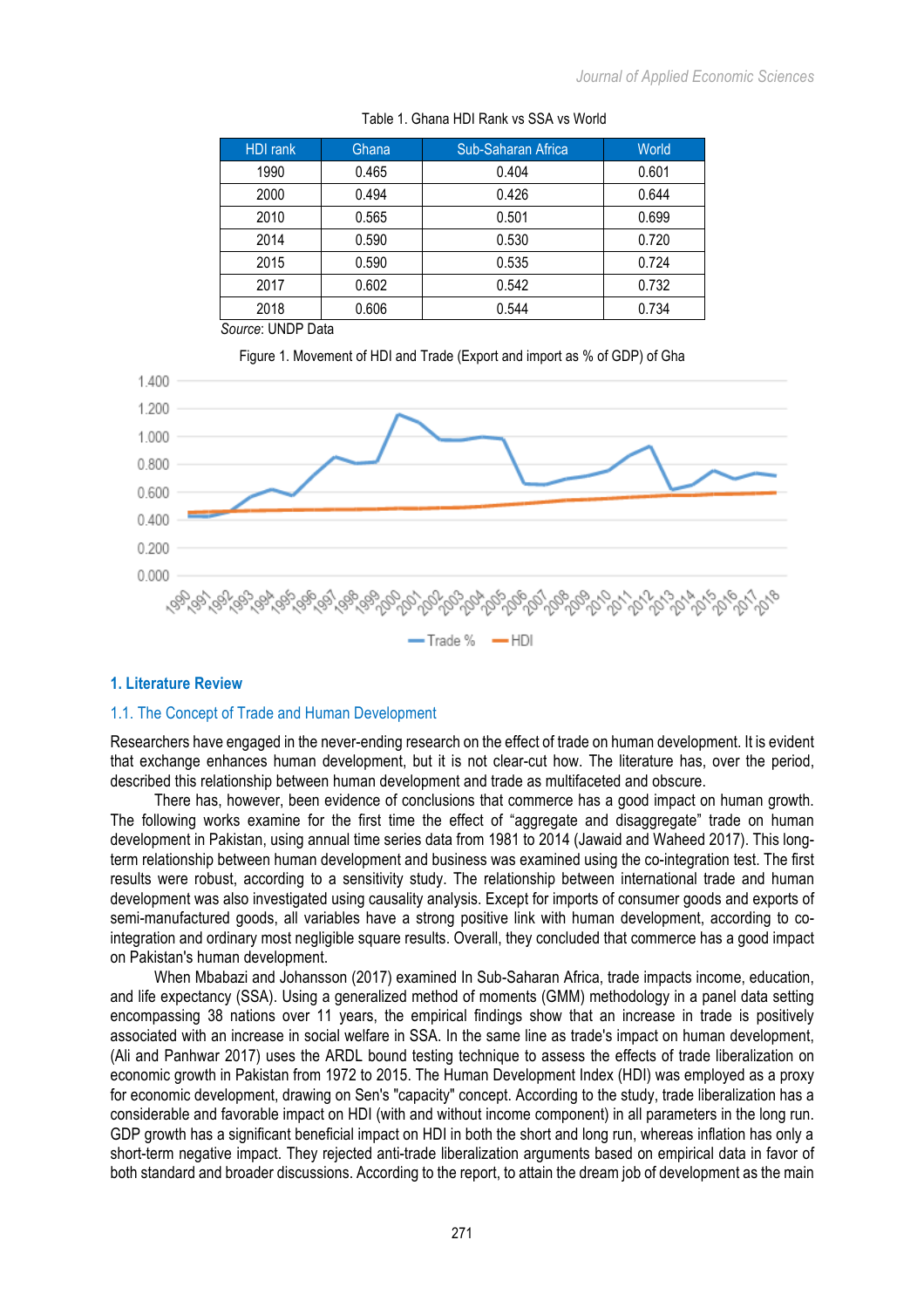macroeconomic objective in the country, policymakers need to pursue more friendly policies with "growthenhancing" and "inflation-targeting policies". In addition, Mahmood Ali *et al.* (2018) investigated the influence of international trade on development and the impact of trade openness on economic development in Pakistan. The effect of trade liberalization was investigated using annual data on macroeconomic variables such as "per capita" income for the industrial and agricultural sectors, inflation, and "per capita GDP". They used short and long-term relationships among variables. To evaluate the causal relationship between trade openness and other variables, the Granger causality test was used. Trade openness negatively links per capita income in the industrial sector, employed labor force, and inflation in the short run. In contrast, it has a positive relationship with per capita income in the agricultural industry. In the long run, trade liberalization has a positive relationship with agricultural and industrial per capita income, employed labor force, and inflation, but an inverse relationship with per capita GDP.

From the visited literature, trade also has been cited to help in poverty reduction. Poverty reduction comes with many factors that point to human development and improved HDI for that country on text of your research paper the literature review should be a critical synthesis of previous research in the subject field. The evaluation of the literature leads logically to the research question. Who is doing what? Who has done what? Who first did it or published it? Taken from published papers, research monographs, catalogues etc. based on primary sources. Offering a, probably new, structured view of the field of study.

## 1.2. Two-way Causality Between Trade and Human Development

This theory offered the argument that investment in human development has a positive impact people's life and encourages incredible economic growth and commerce in Asia Pacific Human Development. This theory postulates that since there is two-way causation: from trade to human development and business, there is also a feedback cycle from human development to change, which works directly or is facilitated through the domestic policy framework. This response affects work through higher income, higher technical competence, and skills or the power of advocacy on policymakers. Conclusively, human development can also directly impact the structure of the economy, the growth rate, and finally on the trade itself.

"Human capital" is one of the essential variables in boosting output and speeding up economic growth. According to (Ali and Mahmood 2018) in their paper, Human Capital and Economic Growth Nexus Pakistan: The Role of Foreign Aid, adequate human capital stock is required for economic and human development. They are using the methodologies of Johansen co-integration and Granger causality. The long-term link between human capital, foreign aid, economic growth, and the human development index is expressed through Johansen coconclusions. Integration The empirical findings revealed a one-way causal association between economic growth and foreign assistance, as well as a two-way causal relationship between human capital and HDI.

In addition, Chikalipah and Okafor (2019) looked into the assertions that investing in human development improves people's lives and fosters strong economic growth. They used three statistical frameworks (Gregory - Hansen Cointegration, Stock - Watson Dynamic Ordinary Least Square, and Vector Error Correction Model) to assess the two-way causation between economic growth and human development in Nigeria from 1962 to 2016. Their findings suggest the following. First, there is a long-term relationship between economic progress and human development; they are cointegrated. Second, even though the two variables have a long-term link, only economic expansion can positively impact human development, and there was no evidence of reverse causality.

The review of the literatures has shown mixed relationship between human development and trade. Some researchers have found insignificant relationship between human development and trade whilst other studies have found significant relationship between human development and trade. In this work, for the first time, a robust econometric technique will be used to establish the impact of total trade on human development.

### **2. Methodology**

The econometric method used for the study is the ordinary least square (OLS) as the main regression method and fully modified ordinary least square (FMOLS) as the robust check method. Conversely, fully modified ordinary least square (FMOLS) estimation technique provides the optimal estimates of the cointegration equation (Phillips and Hansen 1990, An and Jeon 2006) and modifies the OLS to control the problems of serial correlation and endogeneity in the regressors (Hansen 1995, Phillips and Hansen 1990).

Upon review of relevant literature, the study derived the function below to ascertain the impact of international trade on human development:

 $HD = f(RGDP, TRADE)$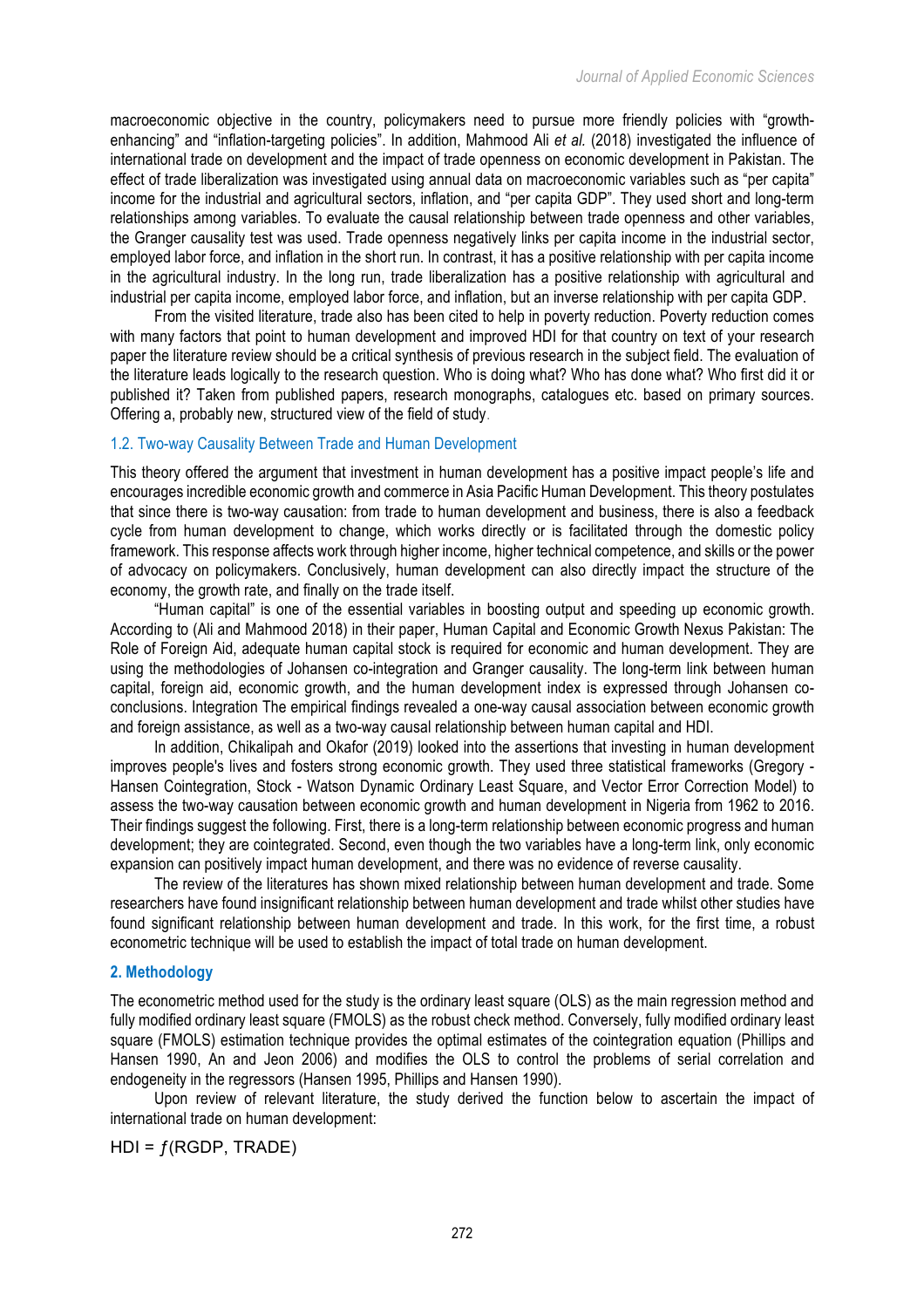(4)

In the equation, human development is a function of economic growth and trade as both aggregate and disaggregate trade effects are considered in the models. However, the econometric models for the two methods (OLS and FMOLS) can be written as:

$$
HDI_t = \beta_0 + \beta_1 \, lnrgdp_t + \beta_2 \, lntrade_t + \varepsilon_t \, HDI_t = \beta_0 + \beta_1 \, lnrgdp_t + \beta_2 \, lntrade_t + \varepsilon_t \tag{1}
$$

$$
HDI_t = \beta_0 + \beta_1 \, lnrgdp_t + \beta_2 \, lnexp_t + \varepsilon_t \mid HDI_t = \beta_0 + \beta_1 \, lnrqdp_t + \beta_2 \, lnexp_t + \varepsilon_t
$$
\n
$$
\tag{2}
$$

$$
HDI_t = \beta_0 + \beta_1 \, lnrgdp_t + \beta_2 \, lnimp_t + \varepsilon_t \, HDI_t = \beta_0 + \beta_1 \, lnrqdp_t + \beta_2 \, lnimp_t + \varepsilon_t \, (3)
$$

 $HDI_t = \beta_0 + \beta_1$ lnrgd $p_t + \beta_2$ lnarex $p_t + \beta_3$ lnfdex $p_t + \beta_4$ lnfuelex $p_t + \beta_5$ lnmnex $p_t + \varepsilon_t$  $HDI_t = \beta_0 + \beta_1 lnradp_t + \beta_2 lnarexp_t + \beta_2 lnfdexp_t + \beta_4 lnfuelexp_t + \beta_5 lnmnexp_t + \varepsilon_1$ 

$$
HDI_t = \beta_0 + \beta_1 \ln r g dp_t + \beta_2 \ln arimp_t + \beta_3 \ln f dim p_t + \beta_4 \ln f u elim_t + \beta_5 \ln mimp_t + \varepsilon_t
$$
  
\n
$$
HDI_t = \beta_0 + \beta_1 \ln r g dp_t + \beta_2 \ln arimp_t + \beta_3 \ln f dim p_t + \beta_4 \ln f u elim_t + \beta_5 \ln mimp_t + \varepsilon_t
$$
\n(5)

*where: HDI -* represents human development index as a proxy to measure human development. In the past literature, the use of proxy variables like labor force employment, average years of schooling, educational attainments, the number of employed workforces with tertiary education, public expenditure on education and health, R&D expenditure, secondary school achievement test scores, and literary rates, etc were used to measure human development. However, these proxy variables cannot fully capture the notion of HD and have been questioned and criticized (see Judson 2002). So, in order to ascertain the realistic effect on human development caused by trade, a more reliable measure of human development is needed. Therefore, this study adopts the composite measure of human development known as HDI put together by the UNDP since 1990; *Lnrgdp -* represents economic growth thus real gross domestic product in value of US\$ annually. Real GDP is adopted as an independent variable in this study due to the reason that the effect of trade on human development is not direct. Economic growth serves as the link between trade and human development and real GDP is the accurate measure of economic growth, see Afzal *et al.* (2009) and Jawaid and Waheed (2017).

Total trade captured as trade is a percentage of GDP is disaggregated and captured as follows: *Lnexp*  represents total export of goods and services as a percentage of GDP; *Lnimp -* represents total import of goods and services yearly as a percentage of GDP; *lnarexp/lnarimp -* represents agricultural raw material exports/imports in value of US\$ yearly; *lnfdexp/lnfdimp* - represents food exports/imports in value of US\$ yearly; *lnfuelexp/lnfuelimp* - represents fuel exports/imports in values of US\$ yearly; *lnmnexp/lnmnimp –* represent manufactured goods exports/imports in values of US\$ yearly. Moreover, ®<sub>0</sub> represents the intercept of the model, ∑represents the error term or stochastic disturbances that could occur in the model or equation, and t represents the time period from 1990 to 2018 as the sample years for the study.

## **3. Estimation and Results**

To accomplish the research's goal of evaluating the contribution of international trade to human development in Ghana, data was gathered from the World Bank Data Repository's World Development Indicators from 1990 to 2018, resulting in a time-series analysis. However, the data must be converted and thoroughly reviewed to ensure that it is statistically appropriate for the research. In this case, unit root tests are used to ensure that the data series is stationary. The null hypothesis (H0) of the unit root test is anticipated to be rejected at a 5% significance level or below, and H1; therefore, the alternative hypothesis is expected to be accepted to designate the data as unit root free. From Table 2 test results confirmed that all variables are non-stationary at levels but stationary at first difference. Therefore, it could be inferred one or more series when combined might show a long-run correlation in all the studied models.

|                             |           | I EVEI  | <b>1ST DIFFERENCE!</b> |         |  |  |
|-----------------------------|-----------|---------|------------------------|---------|--|--|
| Method                      | Statistic | Prob.** | Statistic              | Prob.** |  |  |
| Levin, Lin & Chu t*         | 2.24043   | 0.9875  | $-5.78873$             | 0.0000  |  |  |
| Im, Pesaran and Shin W-stat | $-1.5418$ | 0.0616  | $-10.8629$             | 0.0000  |  |  |

|  |  |  | Table 2. Group Stationary Test Results |
|--|--|--|----------------------------------------|
|--|--|--|----------------------------------------|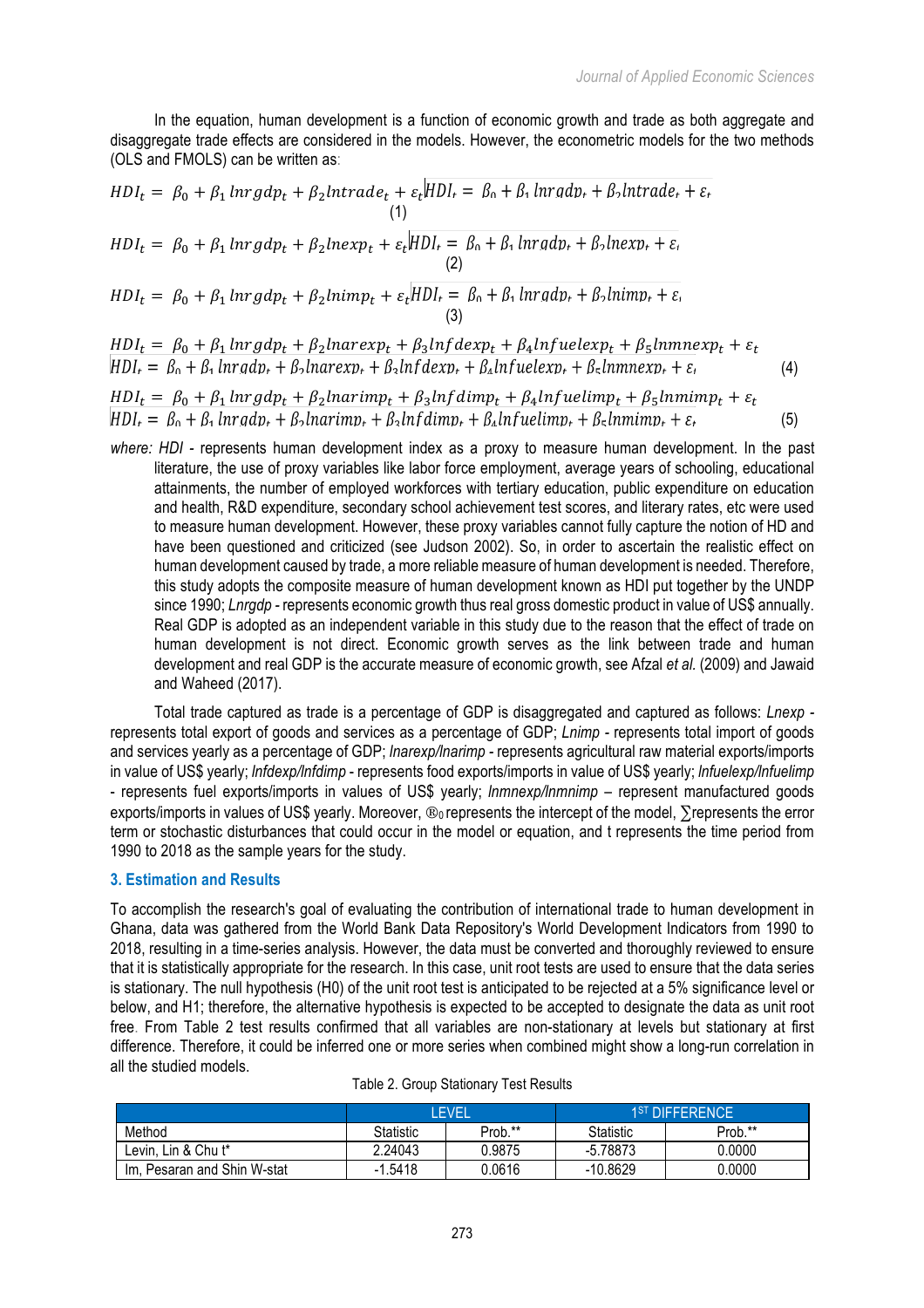|                                 |             | <b>FVF</b> | <b>DIFFERENCE</b> |        |  |  |
|---------------------------------|-------------|------------|-------------------|--------|--|--|
| ADF<br>Chi-square<br>Fisher     | .7632<br>54 | 0.0008     | 163.307           | 0.0000 |  |  |
| DP.<br>Chi-square<br>√ Fisher ∙ | 100.580     | 0.0000     | 199.660           | 0.0000 |  |  |

*Note*: Variables: HDI, LNAREXP, LNARIMP, LNEXP, LNFDEXP, LNFDIMP, LNFUELEXP, LNFUELIMP, LNIMP, LNMNEXP, LNMNIMP, RGDP, LNTRADE

*Source*: Authors estimation

The next step is to apply Johansen and Juselius (1990) cointegration method to check for the long-run relationship among all the models. At this stage, two test statics were used. Trace statistics and maximum eigenvalue were used to test for cointegration. Test results could be found in Table 3. The null hypothesis cannot be rejected if the test statistic is smaller than the critical values of the trace tests. The results presented in Table 3 reveal the rejection of the null hypothesis of no cointegration in all the models at 5% significance levels. Therefore, it can be settled that there exists a long-run relationship between human development and trade in all models.

| <b>Models</b> | Hypothesized no. of<br>CE(s) | <b>Trace Statistic</b> | 5% Critical Value | Max-Eigen Statistic | 5% Critical<br>Value |
|---------------|------------------------------|------------------------|-------------------|---------------------|----------------------|
|               | None *                       | 43.90830               | 35.01090          | 23.28676            | 24.25202             |
| Model 1       | At most 1 $\overline{X}$     | 20.62154               | 18.39771          | 13.35534            | 17.14769             |
|               | At most 2 *                  | 7.266197               | 3.841466          | 7.266197            | 3.841466             |
|               | None $\overline{X}$          | 35.44056               | 35.01090          | 17.40273            | 24.25202             |
| Model 2       | At most 1                    | 18.03783               | 18.39771          | 12.01292            | 17.14769             |
|               | At most 2 *                  | 6.024912               | 3.841466          | 6.024912            | 3.841466             |
|               | None *                       | 53.22602               | 35.01090          | 24.19017            | 24.25202             |
| Model 3       | At most $1^{\overline{x}}$   | 29.03586               | 18.39771          | 19.80117            | 17.14769             |
|               | At most 2 *                  | 9.234681               | 3.841466          | 9.234681            | 3.841466             |
|               | None *                       | 366.5652               | 125.6154          | 229.2912            | 46.23142             |
|               | At most 1 $\overline{+}$     | 137.2740               | 95.75366          | 44.87839            | 40.07757             |
|               | At most 2 *                  | 92.39556               | 69.81889          | 40.69372            | 33.87687             |
| Model 4       | At most 3 *                  | 51.70184               | 47.85613          | 21.57726            | 27.58434             |
|               | At most 4 *                  | 30.12458               | 29.79707          | 17.12239            | 21.13162             |
|               | At most 5                    | 13.00218               | 15.49471          | 12.95392            | 14.26460             |
|               | At most 6                    | 0.048265               | 3.841466          | 0.048265            | 3.841466             |
|               | None*                        | 364.7810               | 107.3466          | 180.0575            | 43.41977             |
|               | At most 1 *                  | 184.7235               | 79.34145          | 96.48406            | 37.16359             |
| Model 5       | At most 2 *                  | 88.23948               | 55.24578          | 43.44069            | 30.81507             |
|               | At most 3 *                  | 44.79880               | 35.01090          | 29.47452            | 24.25202             |
|               | At most 4                    | 15.32428               | 18.39771          | 13.60830            | 17.14769             |
|               | At most 5                    | 1.715976               | 3.841466          | 1.715976            | 3.841466             |

Table 3. Johansen and Juselius Cointegration Test Results

*Source*: Authors estimation

Based on the OLS results presented in Table 3, we can infer that Trade has both significant and negative statistical influences on HDI. The reason can be attributed to the minus trade surplus which leaves Ghana with more outflows of resources than the inflows of resources. However, EXP, IMP, FUELEXP, AREXP, and MNIMP have both positive and significant statistical influences on HDI in Ghana. ARIMP, FDEXP/IMP, FUELIMP, and MNEXP have both negative and significant effects on HDI in Ghana. FUELEXP has the highest effect on HDI this is justifiable because of the discovery of oil in commercial quantities and following the commercial production of oil in 2010 brought a big jump in the GDP growth of Ghana. AREXP has the next big coefficient on HDI this is also expected because of cocoa export that has been Ghana's big earner for decades before the discovery of oil in large quantities.

On the other hand, negative ARIMP, FDIMP and FUELIMP are expected. For ARIMP will discourage a large number of Ghanaians the sector employs, the sector employs about 60 percent of the labor force so this can have a negative effect on the income of many people that could worsen their quality of life. Also, FUEIMP is the single most determinant factor for general pricing in Ghana. An increase in fuel affects almost every price in Ghana. So, with regular price increases in fuel, it has the potential to cut down the purchasing power of people in Ghana that could affect their quality of life. However negative FDEXP and MNEXP are unexpected. The justification could be a net knock-off effect because Ghana's outflows on these items are bigger than the inflows from the export of these items.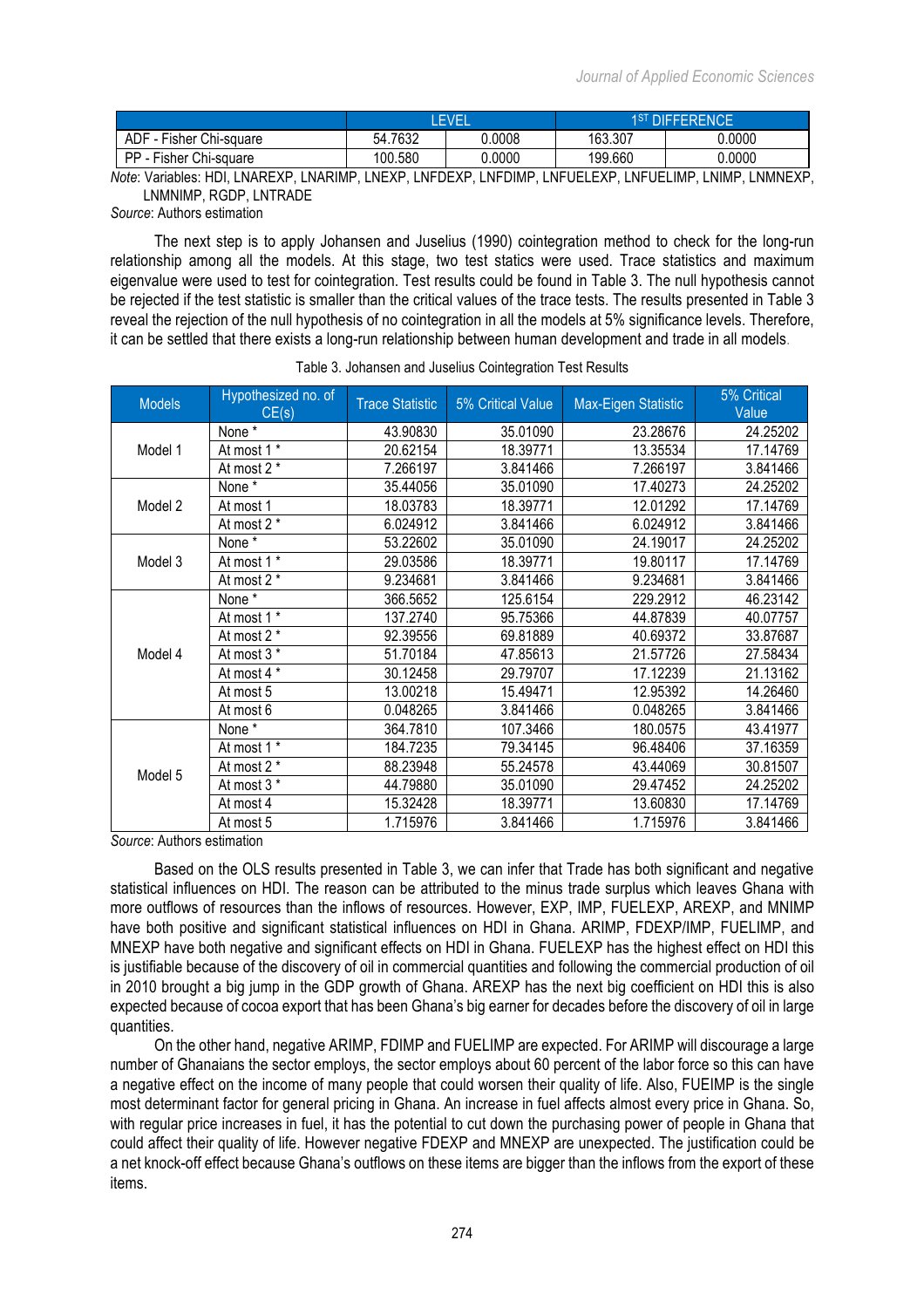| Vari                        |                 | Model 1 - Prob. 0 |                   |                 |               | Model 2     |        | Model 3         |               |                 | Model 4      |             |               | Model 5         |              |                 |               |                 |             |
|-----------------------------|-----------------|-------------------|-------------------|-----------------|---------------|-------------|--------|-----------------|---------------|-----------------|--------------|-------------|---------------|-----------------|--------------|-----------------|---------------|-----------------|-------------|
| abl<br>e.                   | Coeffici<br>ent | Std.<br>Error     | $t-$<br>Statistic | Coeff<br>icient | Std.<br>Error | t-Statistic | Prob   | Coeffici<br>ent | Std.<br>Error | t-<br>Statistic | Prob         | Coefficient | Std.<br>Error | t-<br>Statistic | Prob         | Coeffici<br>ent | Std.<br>Error | t-<br>Statistic | Prob        |
| <b>RGDP</b>                 | 0.1045          | 0.0018            | 56.8225           | 0.071<br>3      | 0.02299       | 3.10003     | 0.0046 | 0.0752          | 0.0143        | 5.2531          | $\mathbf{0}$ | 0.1092      | 0.006         | 18.2337         | $\mathbf{0}$ | 0.09585         | 0.0041        | 23.5258         | $\mathbf 0$ |
| LNTRA<br>DE                 | $-0.021$        | 0.0033            | $-6.1904$         |                 |               |             |        |                 |               |                 |              |             |               |                 |              |                 |               |                 |             |
| LNEXP                       |                 |                   |                   | 0.014           | 0.01055       | 1.3307      | 0.1948 |                 |               |                 |              |             |               |                 |              |                 |               |                 |             |
| LNIMP                       |                 |                   |                   |                 |               |             |        | 0.0132          | 0.007         | 1.87918         | 0.07         |             |               |                 |              |                 |               |                 |             |
| <b>LNARE</b><br>XP          |                 |                   |                   |                 |               |             |        |                 |               |                 |              | 0.007556    | 0.0052        | 1.45785         | 0.158        |                 |               |                 |             |
| <b>LNFDE</b><br>ΧP          |                 |                   |                   |                 |               |             |        |                 |               |                 |              | $-0.00697$  | 0.0043        | $-1.6356$       | 0.116        |                 |               |                 |             |
| <b>LNFUE</b><br><b>LEXP</b> |                 |                   |                   |                 |               |             |        |                 |               |                 |              | 8.95E-05    | 0.0009        | 0.10099         | 0.92         |                 |               |                 |             |
| <b>LNMNE</b><br>ΧP          |                 |                   |                   |                 |               |             |        |                 |               |                 |              | $-3.3E-05$  | 0.0031        | $-0.0104$       | 0.992        |                 |               |                 |             |
| LNARI<br>MP                 |                 |                   |                   |                 |               |             |        |                 |               |                 |              |             |               |                 |              | $-0.0113$       | 0.0034        | 3.28639         | 0.0032      |
| <b>LNFDI</b><br>MP          |                 |                   |                   |                 |               |             |        |                 |               |                 |              |             |               |                 |              | $-0.0046$       | 0.0043        | 1.07266         | 0.2945      |
| <b>LNFUE</b><br>LIMP        |                 |                   |                   |                 |               |             |        |                 |               |                 |              |             |               |                 |              | $-0.0031$       | 0.0016        | 1.92429         | 0.0668      |
| <b>LNMNI</b><br>MP          |                 |                   |                   |                 |               |             |        |                 |               |                 |              |             |               |                 |              | 0.00421         | 0.0025        | 1.67766         | 0.107       |
| C                           | $-1.893$        | 0.0427            | $-44.35$          | 1.499           | 0.31762       | $-4.71971$  | 0.0001 | $-1.579$        | 0.1885        | 8.37354         | $\mathbf{0}$ | $-2.08254$  | 0.1395        | $-14.924$       | $\mathbf{0}$ | $-1.771$        | 0.0947        | 18.6966         | $\mathbf 0$ |
| Adjuste<br>$dR-$<br>squared | 0.9916          |                   |                   |                 | 0.98049       |             |        |                 | 0.9817        |                 |              |             | 0.9806        |                 |              |                 | 0.9905        |                 |             |
| Durbin-<br>Watson<br>stat   | 0.9324          |                   |                   |                 | 0.27607       |             |        |                 | 0.2516        |                 |              |             | 0.4013        |                 |              |                 | 0.9231        |                 |             |
| F-<br>statistic             | 1649.2          |                   |                   |                 | 704.65        |             |        |                 | 704.65        |                 |              |             | 283.38        |                 |              |                 | 581.94        |                 |             |

# Table 4. Long-run Determinants of Human Development

*Source*: Authors estimation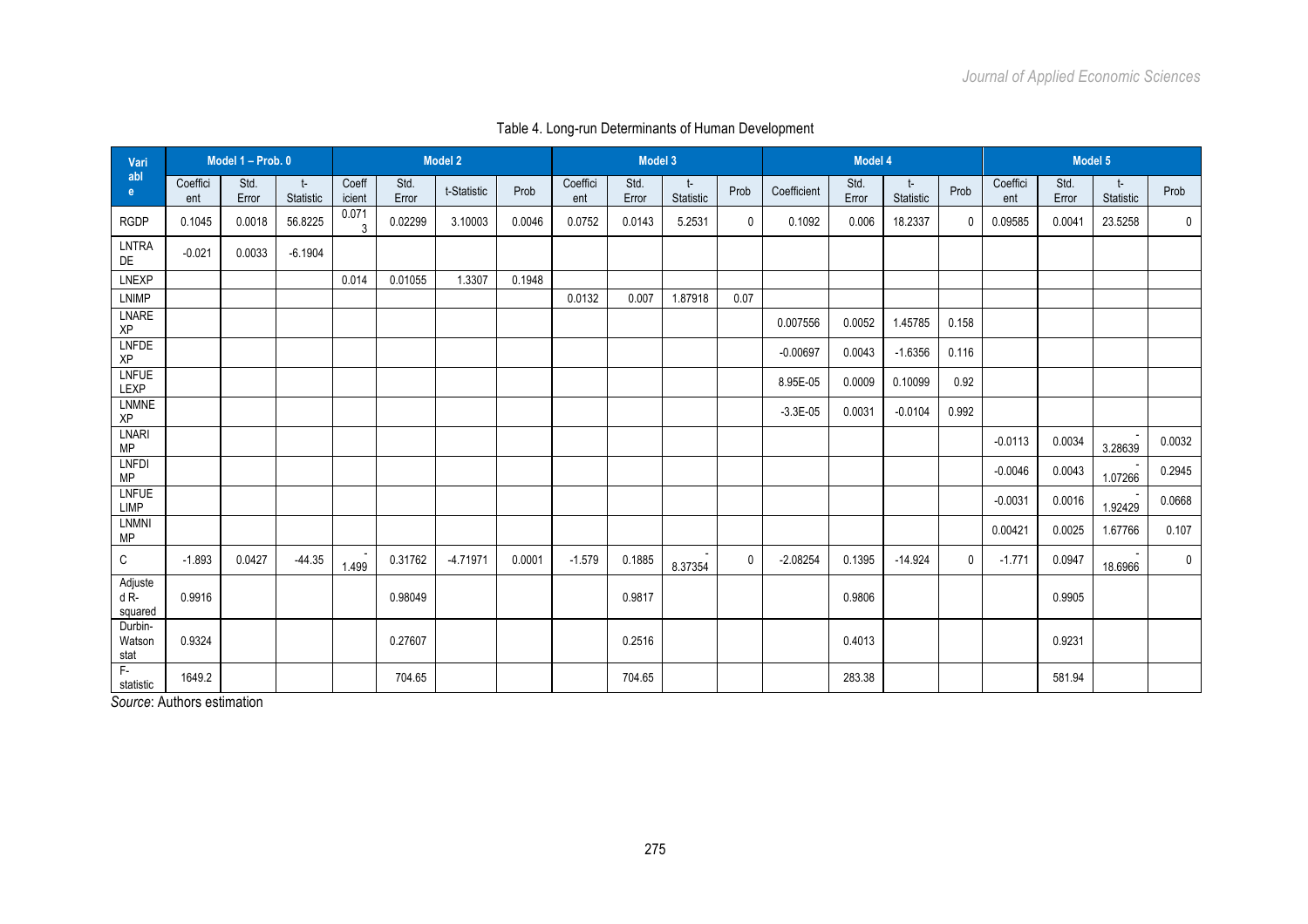## 3.1. Test for Robustness

For the robustness check, the sensitivity analysis has been done with the help of a fully modified ordinary least square (FMOLS). The fully modified ordinary least square (FMOLS) was developed by Phillips and Hansen (1990). The FMOLS method gives the best estimates of the cointegration equation (An and Jeon 2006). The FMOLS adjusts the OLS to regulate the problems of serial correlation and endogeneity in the regressors (Hansen 1995, Phillips and Hansen 1990). The results of the FMOLS can be found in Table 4. The results of the estimation by FMOLS reveal the coefficient in all the models has the same kind of significance. Therefore, the relationship between HDI and trade in Ghana could be resolved as robust.

|                             |                 | Model 1 - Prob. 0 |                 |                 |               | Model 2     |       | Model 3         |               |                 | Model 4 |                 |               | Model 5           |              |                 |               |             |              |
|-----------------------------|-----------------|-------------------|-----------------|-----------------|---------------|-------------|-------|-----------------|---------------|-----------------|---------|-----------------|---------------|-------------------|--------------|-----------------|---------------|-------------|--------------|
| Variable                    | Coeffic<br>ient | Std.<br>Error     | t-<br>Statistic | Coefficie<br>nt | Std.<br>Error | t-Statistic | Prob  | Coeffic<br>ient | Std.<br>Error | t-<br>Statistic | Prob    | Coeffici<br>ent | Std.<br>Error | t-<br>Statistic   | Prob         | Coeffi<br>cient | Std.<br>Error | t-Statistic | Prob         |
| <b>RGDP</b>                 | 0.105           | 0.002             | 42.745          | 0.063           | 0.039         | 1.622       | 0.117 | 0.0693          | 0.024         | 2.8701          | 0.008   | 0.1095          | 0.009         | 12.266            | $\mathbf{0}$ | 0.095           | 0.005         | 19.97       | $\mathbf 0$  |
| LNTRA<br>DE                 | $-0.023$        | 0.005             | $-4.8771$       |                 |               |             |       |                 |               |                 |         |                 |               |                   |              |                 |               |             |              |
| LNEXP                       |                 |                   |                 | 0.019           | 0.018         | 1.0467      | 0.305 |                 |               |                 |         |                 |               |                   |              |                 |               |             |              |
| LNIMP                       |                 |                   |                 |                 |               |             |       | 0.0163          | 0.012         | 1.3729          | 0.182   |                 |               |                   |              |                 |               |             |              |
| LNARE<br>XP                 |                 |                   |                 |                 |               |             |       |                 |               |                 |         | 0.0077          | 0.008         | 0.99532           | 0.33         |                 |               |             |              |
| <b>LNFDE</b><br>ΧP          |                 |                   |                 |                 |               |             |       |                 |               |                 |         | $-0.0072$       | 0.007         | 1.10008           | 0.28         |                 |               |             |              |
| LNFUEL<br>EXP               |                 |                   |                 |                 |               |             |       |                 |               |                 |         | 8.8E-05         | 0.001         | 0.06703           | 0.95         |                 |               |             |              |
| LNMNE<br>XP                 |                 |                   |                 |                 |               |             |       |                 |               |                 |         | 0.0004          | 0.005         | 0.0831            | 0.93         |                 |               |             |              |
| LNARIM<br>P                 |                 |                   |                 |                 |               |             |       |                 |               |                 |         |                 |               |                   |              | $-0.01$         | 0.004         | $-3.366$    | 0            |
| LNFDIM<br>P                 |                 |                   |                 |                 |               |             |       |                 |               |                 |         |                 |               |                   |              | $-0.01$         | 0.005         | $-0.987$    | 0.33         |
| <b>LNFUEL</b><br><b>IMP</b> |                 |                   |                 |                 |               |             |       |                 |               |                 |         |                 |               |                   |              | -0              | 0.002         | $-1.832$    | 0.08         |
| LNMNI<br>MP                 |                 |                   |                 |                 |               |             |       |                 |               |                 |         |                 |               |                   |              | 0.005           | 0.003         | 1.531       | 0.14         |
| C                           | $-1.907$        | 0.059             | $-32.161$       | $-1.402$        | 0.536         | $-2.6161$   | 0.015 | $-1.508$        | 0.318         | $-4.7408$       | 1E-04   | $-2.09$         | 0.209         | $\sim$<br>10.0146 | $\mathbf{0}$ | $-1.76$         | 0.111         | $-15.83$    | $\mathbf{0}$ |
| Adjuste<br>$dR-$<br>squared |                 | 0.991             |                 |                 | 0.98          |             |       |                 | 0.982         |                 |         |                 | 0.979         |                   |              |                 | 0.989         |             |              |

Table 5. Long-run Coefficient Robust by FMOLS

*Source*: Authors estimation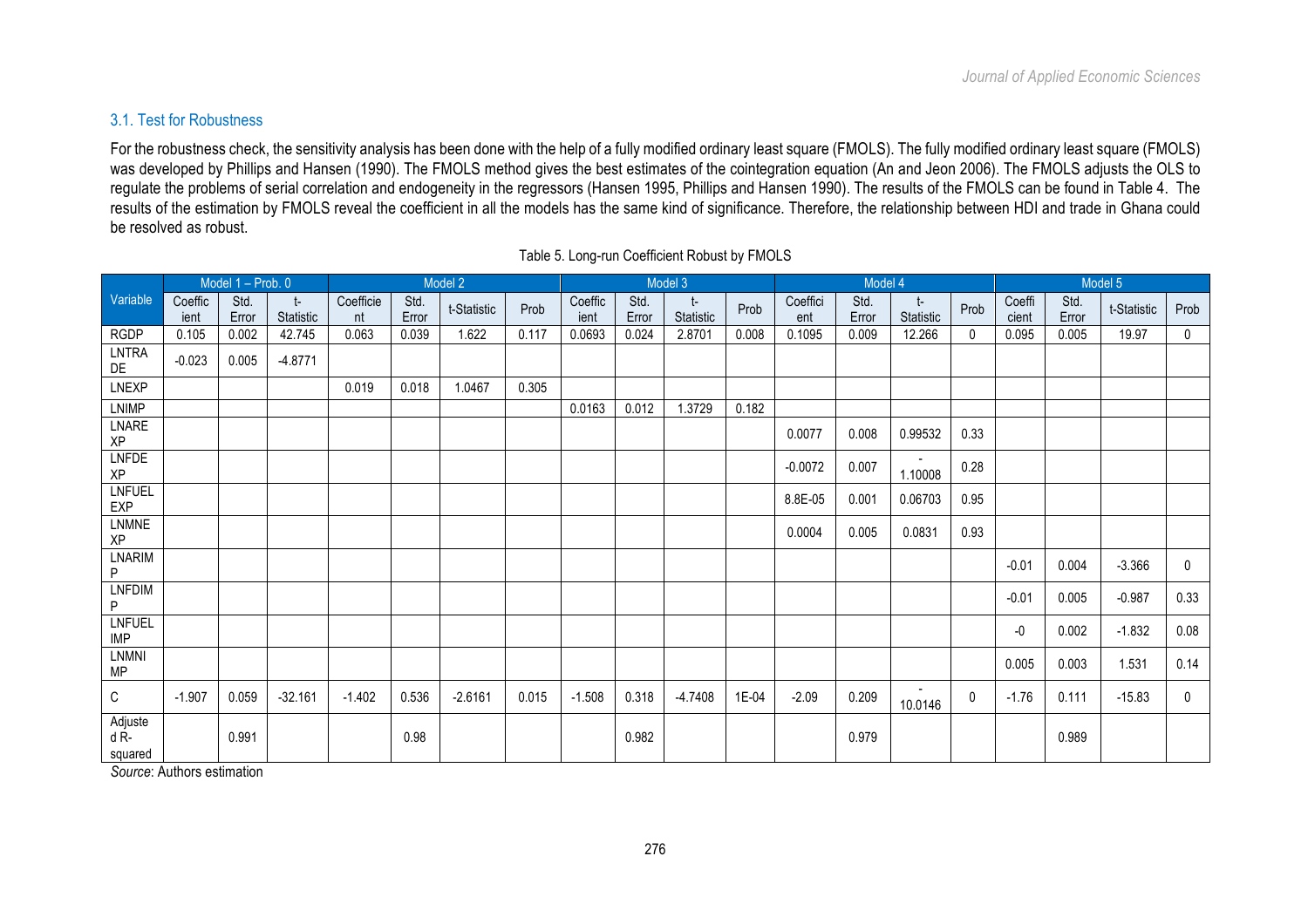## 3.2. Stability Analysis

To determine the stability of the coefficient of the period under review, Hansen parameter instability test has been used. Hansen (1992) forms a test of the null hypothesis of cointegration versus the alternative of no cointegration. He indicates that in the alternative hypothesis of no cointegration, one should expect to see evidence of parameter instability. He suggests the use of the test statistic, which results from the theory of Lagrange Multiplier tests for parameter instability, to assess the stability of the parameter. The result of the Hansen parameter instability is presented in Table 6. From the results, Hansen test does not reject the null hypothesis that the series are cointegrated.

| Model   | Lc statistic | Prob.  |
|---------|--------------|--------|
| Model 1 | 0.250247     | > 0.2  |
| Model 2 | 0.047543     | 0.3053 |
| Model 3 | 0.432831     | 0.0672 |
| Model 4 | 0.740066     | 0.1207 |
| Model 5 | 0.470271     | > 0.2  |

|  |  | Table 6. Hansen Parameter Instability Test |  |  |
|--|--|--------------------------------------------|--|--|
|--|--|--------------------------------------------|--|--|

*Source*: Authors estimation

## 3.3. Causality Test

To check the causal effects of the variables in the models, Granger (1969) causality test has been used. The optimal lag length selection should be an ad hoc process and it is better than any statistical method to select optimal lag length (Jones 1989). For the purpose of this study causality test was applied up to 2 lags to estimate the causal relationship between HDI and all the other variables under study. The Granger test results are reported in Table 7.

The results reveal that at lag 2 there is unidirectional causality from HDI to Trade and vice versa. On the other hand, bidirectional causality exists between FUELIMP to MNIMP, FDEXP to MNIMP, AREXP to MNIMP, FDEXP to FDIMP, and AREXP to FDIMP all the other variables can be said to have a unidirectional causality existing among each other at lag 2.

|  | Table 7. Pairwise Granger Causality Test |  |  |  |
|--|------------------------------------------|--|--|--|
|--|------------------------------------------|--|--|--|

| <b>Pairwise Granger Causality Tests</b> |                    |          |                       |
|-----------------------------------------|--------------------|----------|-----------------------|
| Null Hypothesis:                        | <b>F-Statistic</b> | Prob.    | Result                |
| LNRGDPG does not Granger Cause HDI      | 0.80582            | 0.4595   | Unidirectional        |
| HDI does not Granger Cause LNRGDPG      | 0.60820            | 0.5532   | HDI→RGDPG             |
| LNTRADE does not Granger Cause HDI      | 0.37239            | 0.6933   | Unidirectional        |
| HDI does not Granger Cause LNTRADE      | 1.52461            | 0.2398   | Trade→HDI             |
| LNMNIMP does not Granger Cause HDI      | 0.00342            | 0.9966   | Unidirectional        |
| HDI does not Granger Cause LNMNIMP      | 12.4403            | 0.0002   | <b>HDI→MNIMP</b>      |
| LNMNEXP does not Granger Cause HDI      | 0.26938            | 0.7663   | Unidirectional        |
| HDI does not Granger Cause LNMNEXP      | 1.32085            | 0.2873   | <b>HDI→MNEXP</b>      |
| LNIMP does not Granger Cause HDI        | 2.07302            | 0.1497   | Unidirectional        |
| HDI does not Granger Cause LNIMP        | 0.20175            | 0.8188   | $IMP \rightarrow HDI$ |
| LNFUELIMP does not Granger Cause HDI    | 0.04874            | 0.9525   | Unidirectional        |
| HDI does not Granger Cause LNFUELIMP    | 15.3265            | 7.00E-05 | <b>HDI→FUELIMP</b>    |
| LNFUELEXP does not Granger Cause HDI    | 7.46706            | 0.0033   | Unidirectional        |
| HDI does not Granger Cause LNFUELEXP    | 2.76847            | 0.0846   | <b>FUELEXP→HDI</b>    |
| LNFDIMP does not Granger Cause HDI      | 0.29568            | 0.7469   | Unidirectional        |
| HDI does not Granger Cause LNFDIMP      | 2.60508            | 0.0965   | <b>HDI→FDIMP</b>      |
| LNFDEXP does not Granger Cause HDI      | 0.05906            | 0.9428   | Unidirectional        |
| HDI does not Granger Cause LNFDEXP      | 7.31330            | 0.0037   | <b>HDI→FDEXP</b>      |
| LNEXP does not Granger Cause HDI        | 1.14246            | 0.3372   | Unidirectional        |
| HDI does not Granger Cause LNEXP        | 1.97578            | 0.1625   | <b>HDI→EXP</b>        |
| LNARIMP does not Granger Cause HDI      | 0.15590            | 0.8566   | Unidirectional        |
| HDI does not Granger Cause LNARIMP      | 1.17251            | 0.3282   | <b>HDI→ARIMP</b>      |
| LNAREXP does not Granger Cause HDI      | 0.16994            | 0.8448   | Unidirectional        |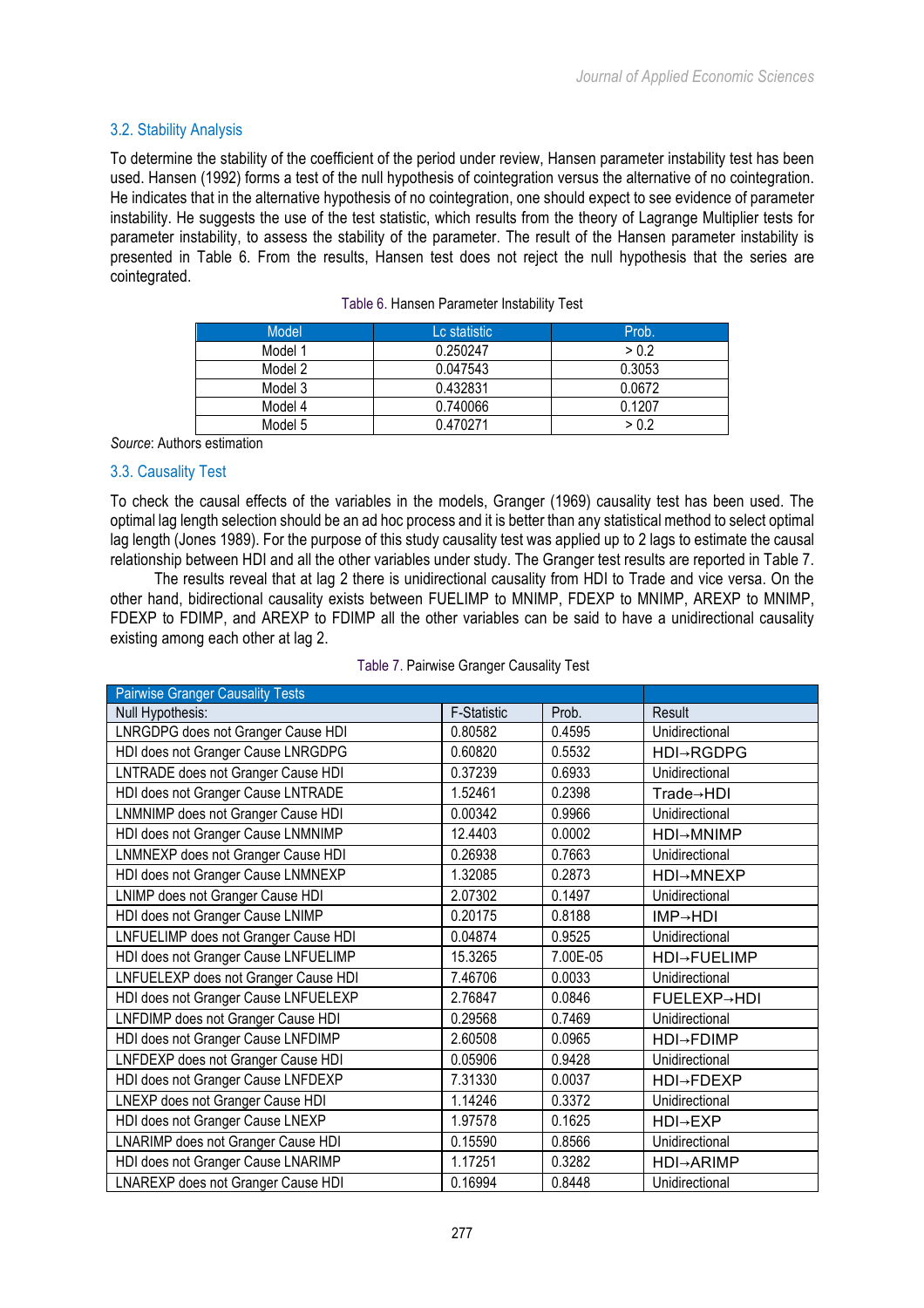| <b>Pairwise Granger Causality Tests</b> |                    |          |                        |
|-----------------------------------------|--------------------|----------|------------------------|
| Null Hypothesis:                        | <b>F-Statistic</b> | Prob.    | Result                 |
| HDI does not Granger Cause LNAREXP      | 20.1833            | 1.00E-05 | $HD \rightarrow AREXP$ |
| LNMNIMP does not Granger Cause LNTRADE  | 0.31653            | 0.7319   | Unidirectional         |
| LNTRADE does not Granger Cause LNMNIMP  | 5.04757            | 0.0157   | TRADE→MNIMP            |

*Note*: Granger test was performed at 2 lag lengths

*Source*: Authors estimation

## **Conclusion**

From 1990 to 2018, this research looked at the impact of international trade (aggregate and disaggregate) on human development in Ghana. The study considered a five model where human development is studied against 1) trade in total 2) exports 3) imports 4) export of raw agricultural products, food, fuel and manufactured goods 5) import of raw agricultural products, food, fuel, and manufactured goods. Empirical research was conducted using the cointegration and ordinary least square (OLS) techniques, and it was found that total trade has a significant but negative relationship with human development, same time ARIMP, FDEXP/IMP, FUELIMP, and MNEXP also have a negative relationship to human development in Ghana. All other variables have a significant positive relationship with human development. For the robustness check, the sensitivity analysis has been done with the help of a fully modified ordinary least square (FMOLS) which came out that the relationship between HDI and trade in Ghana is robust. Hansen parameter instability analysis revealed that the series are cointegrated. Finally, Granger causality tests indicate unidirectional and bidirectional an optimal lag length of two.

Generally, we can conclude that trade has a positive impact on human development in Ghana. The highlight from this study is on the export of agricultural product which Ghana has an advantage, fuel export and serious look should be given to import of fuel as well. The study has also shown that Ghana should take opportunity of the various trade agreement with the various jurisdictions to attain a positive surplus of trade because positive trade will have a greater impact on human development in Ghana. Furthermore, import of items of food and manufactured goods which are being made by local manufacturers should be discouraged through regulations to protect the employment and production, which in turn will affect human development in Ghana.

#### **References**

- [1] Adeyemi, S., Ijaiya, G., Ijaiya, M., and Kolawole, S. 2009. Determinants of human development in Sub-Saharan Africa. *African Journal of Economic Policy*, 13(2). DOI: https://doi.org/10.4314/ajep.v13i2.44187
- [2] Adu-Darko, E. 2018. The impact of remittances on consumption in Ghana. *World Development*, 50: 24–40. DOI: https://doi.org/10.1016/j.worlddev.2013.04.009
- [3] Afzal, M., Butt, A.R., Rehman, H., and Begum, I. 2009. A dynamic analysis of the relationship among human development, exports and economic growth in Pakistan. *The Pakistan Development Review*, 4(48): 885–920.
- [4] Akmal, M.S., Ahmad, Q.M., Ahmad, M.H., and Butt, M.S. 2007. An empirical investigation of the relationship between trade liberalization and poverty reduction: A case for Pakistan. *The Lahore Journal of Economics*, 12(1): 99–118.
- [5] Ali, H., Saddique, H.M.A., Ullah, K., and Mahmood, M.T. 2018. Human capital and economic growth nexus in Pakistan: The role of foreign aid*. E-Conversion - Proposal for a Cluster of Excellence*, 7: 13–21.
- [6] Ali, L., and Panhwar, I.A. 2017. Impact of trade liberalization on economic development in Pakistan: A cointegration analysis. *Global Management Journal for Academic & Corporate Studies*, *7*(1): 19–36.
- [7] An, C.B., and Jeon, S.H. 2006. *Demographic changes and economic growth in Korea*. APEA Conference. pp. 103–113.
- [8] Chikalipah, S., and Okafor, G. 2019. Dynamic linkage between economic growth and human development: Time series evidence from Nigeria. *Journal of International Development*, 31(1): 22–38. DOI: https://doi.org/10.1002/jid.3390
- [9] Hansen, B. 1995. Rethinking the univariate approach to unit root testing: Using covariates to increase power. *Economic Studies*, 21(2): 55–70
- [10] Haq, M., Khan, K., and Parveen, A. 2014. The growth and employment impacts of the 2008 global financial crisis. *Econometric Theory*, 11: 1148–1171.